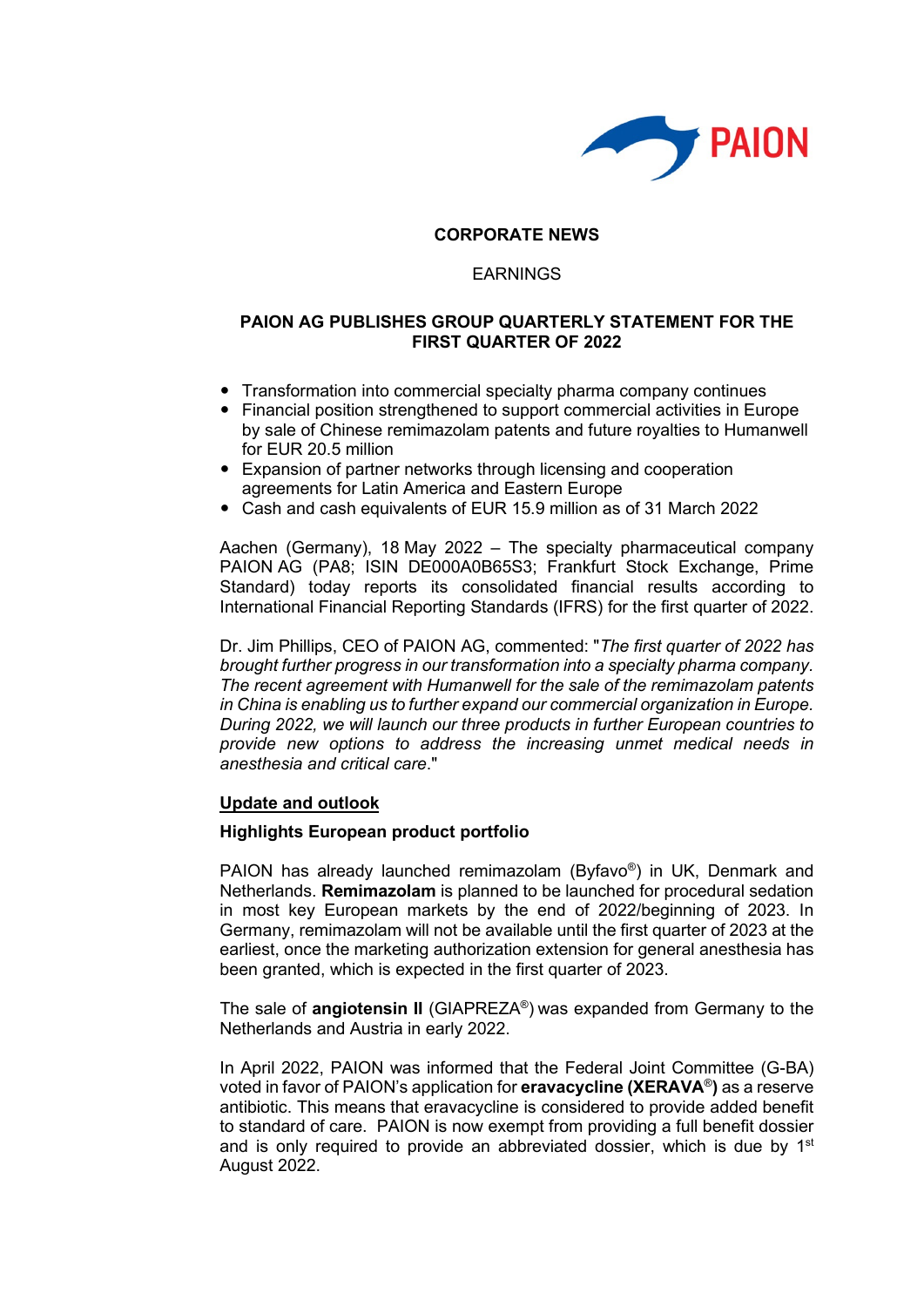Initial product use indicates good market acceptance of the products, and PAION has received positive feedback from customers on initial experiences with its products, particularly remimazolam.

Based on the positive results from the EU Phase III trial in general anesthesia, PAION submitted an extension application to the marketing authorization for remimazolam for general anesthesia to the European Medicines Agency (EMA) in December 2021. A decision by the EMA is expected in the first quarter of 2023. This application also will be submitted to the MHRA (Medicines and Healthcare products Regulatory Agency) via the ECDRP (European Commission Decision Reliance Procedure) to obtain approval in the UK.

# **Remimazolam activities in licensed territories in the first quarter of 2022**

Licensees generated remimazolam revenues totalling EUR 0.9 million in the first quarter of 2022, amounting to royalties for PAION of EUR 0.1 million.

In the **U.S.**, remimazolam (BYFAVOTM) has been marketed by Acacia for procedural sedation since the beginning of 2021. Recently, Eagle Pharmaceutical, a well-established US specialty pharma company made an offer to acquire Acacia. Should this acquisition occur, the license agreement for remimazolam would remain unchanged and would be transferred to Eagle Pharmaceutical. Eagle Pharmaceutical is a publicly traded U.S. specialty pharmaceutical company with revenues of over USD 170 million in critical care, oncology and rare diseases. PAION expects, that this proposed transaction would have a positive impact on the sales development of remimazolam in the U.S.

In **China,** PAION entered into a patent assignment agreement with Humanwell at the beginning of 2022. Under the agreement, PAION assigned all its Chinese remimazolam patents and related future royalties on sales in China under the license agreement with Yichang Humanwell to Humanwell for EUR 20.5 million. EUR 16 million were received in the first quarter of 2022, and the remaining EUR 4.5 million are due and expected in June 2022. Yichang Humanwell was released from any future royalty payments to PAION, and the license has been terminated.

In March 2022, PAION terminated the licensing agreement for **Russia, Turkey and the Mena region** with Russia's R-Pharm after R-Pharm failed to pay outstanding milestones.

In **Canada**, PAION and Pharmascience Inc. mutually agreed at the beginning of 2022 to terminate their license agreement, which had granted Pharmascience Inc. exclusive rights to develop and commercialize remimazolam in Canada. PAION retains full access to all market data generated by Pharmascience and plans to explore strategic options for the commercialization of remimazolam in Canada.

In February 2022, PAION entered into an exclusive cooperation agreement with Medis, d.o.o. for the supply, distribution, marketing and sale of remimazolam, angiotensin II and eravacycline in **Eastern Europe** (Estonia, Latvia, Lithuania, Czech Republic, Slovakia, Hungary, Croatia, Slovenia and Bulgaria).

In April 2022, PAION and Cristália signed an exclusive license agreement for the development and commercialization of remimazolam in **Latin America**. Cristália intends to commercialize remimazolam in procedural sedation and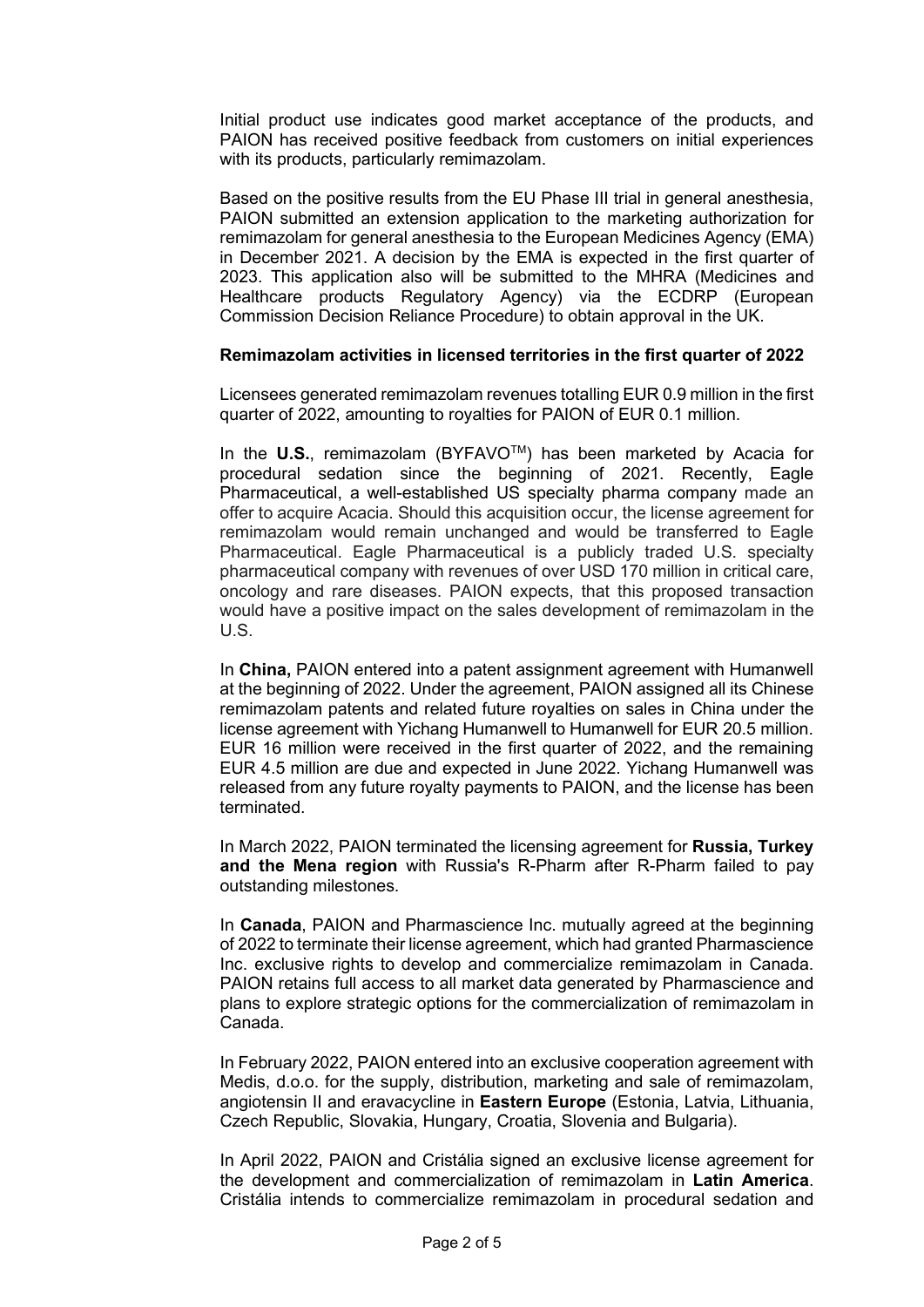general anesthesia and expects to obtain marketing authorization for both indications in Brazil in 2024.

# **Financial key figures**

**Revenues** of EUR 21.5 million were recognized in the first quarter of 2022. Of this, EUR 20.5 million related to the agreement with Humanwell, EUR 0.8 million related to the sale of remimazolam API (active pharmaceutical ingredient) to licensees as well as royalties, EUR 0.2 million related to milestone payments, and EUR 0.1 million related to own product sales. In the prior-year period, revenues amounted to EUR 3.2 million and resulted mainly from milestone payments (EUR 2.6 million) and the sale of remimazolam API to licensees as well as royalties (EUR 0.6 million).

**Cost of sales** in the first quarter of 2022 amounted to EUR 0.7 million.

**Research and development expenses** in the first quarter of 2022 amounted to EUR 1.1 million (prior-year period: EUR 1.3 million).

Compared to the prior-year period, **general administrative and selling expenses** increased by EUR 1.2 million to EUR 5.1 million in the first quarter of 2022. General and administrative expenses amounted to EUR 1.4 million and were unchanged compared to the prior-year period, and selling expenses increased by EUR 1.2 million to EUR 3.7 million. Selling expenses increased as planned, particularly due to commercialization and supply chain activities for remimazolam, angiotensin II and eravacycline in Europe.

**Earnings before interest, taxes, depreciation and amortization (EBITDA)** in the first quarter of 2022 amounted to EUR 15.0 million and increased by EUR 17.2 million compared to the prior-year period (EBITDA in the prior-year period: EUR -2.2 million).

**Cash and cash equivalents** increased by EUR 9.5 million in the first quarter of 2022. PAION had cash and cash equivalents of EUR 15.9 million as of 31 March 2022. As of that date, EUR 16 million related to the agreement with Humanwell had been received, with the remaining EUR 4.5 million due in June 2022. The remimazolam license agreement for Latin America with Cristália was signed in April 2022, and so the related EUR 3.5 million upfront payment was not reflected in the cash position as of 31 March 2022.

# **Risks and opportunities**

The main risks and opportunities of future development are presented in detail in the Group management report for fiscal year 2021. In the first quarter of 2022, the risks and opportunities did not change significantly.

# **Outlook 2022**

PAION confirms its outlook for the current fiscal year given in March 2022 with the publication of the 2021 consolidated financial statements and group management report. PAION's focus in 2022 will be on the commercialization of its approved products - remimazolam, angiotensin II and eravacycline - and the further build-up of a sales infrastructure in select European countries. Launches are expected in these countries by the end of 2022/early 2023. In addition, PAION expects a decision from the EMA on the extension application to the marketing authorization of remimazolam for general anesthesia in the first quarter of 2023.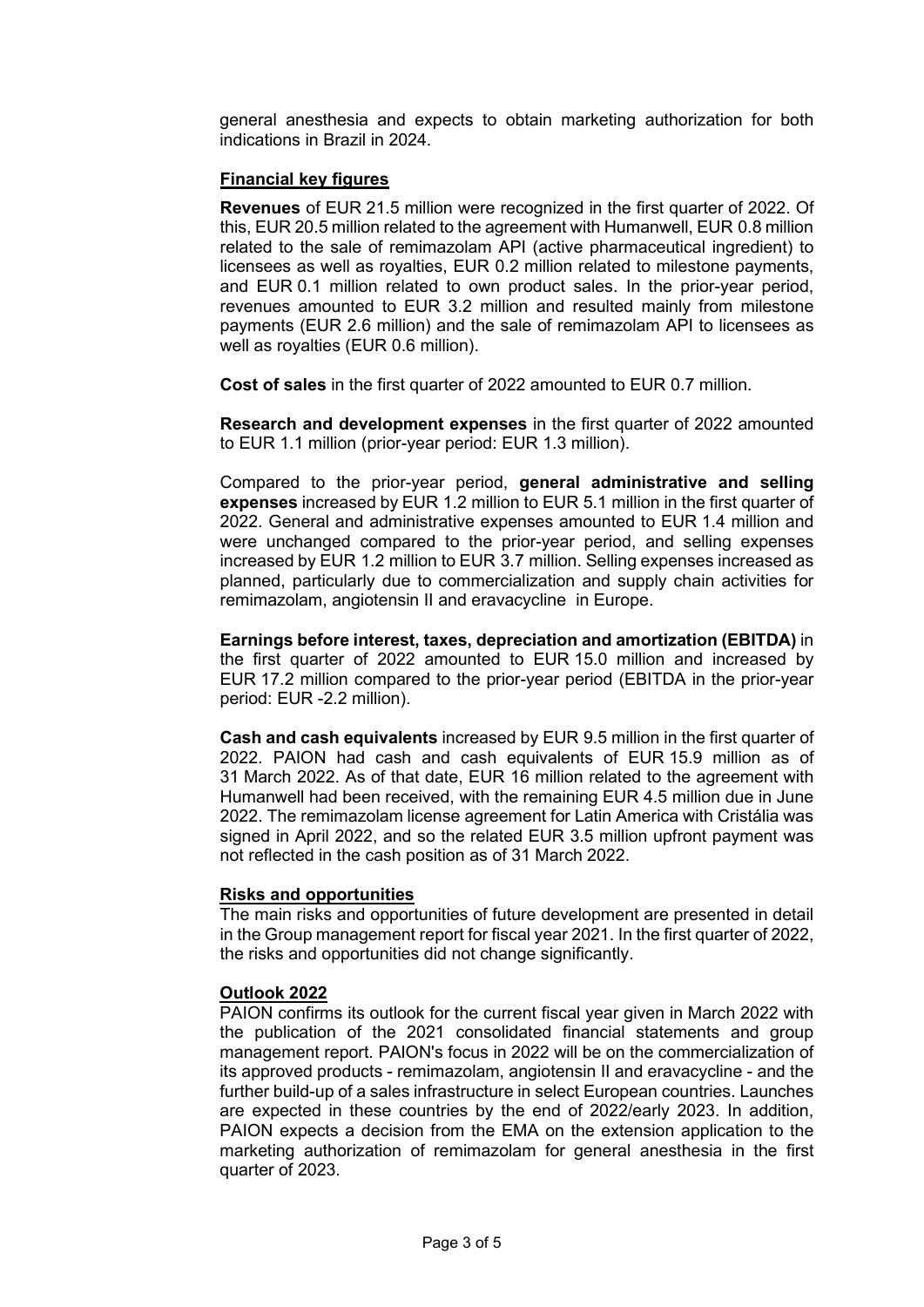### **Key consolidated financial figures, IFRS (unaudited)**

| (all figures in KEUR unless otherwise noted)                               | Q1 2022      | Q1 2021         |
|----------------------------------------------------------------------------|--------------|-----------------|
| Revenues                                                                   | 21,502       | 3,204           |
| Cost of sales                                                              | $-672$       | -466            |
| Research and development expenses                                          | $-1,138$     | $-1,337$        |
| General administrative and selling expenses                                | $-5,064$     | $-3,831$        |
| Earnings before interest, taxes, depreciation and amortization<br>(EBITDA) | 15,006       | $-2,156$        |
| Change in cash and cash equivalents<br>(incl. exchange rate differences)   | 9,468        | $-5,762$        |
| Average number of group employees                                          | 58           | 44              |
|                                                                            |              |                 |
|                                                                            | 31 Mar. 2022 | 31 Dec.<br>2021 |
| Cash and cash equivalents                                                  | 15,908       | 6,440           |

### **About PAION**

PAION AG is a publicly listed specialty pharmaceutical company with innovative drugs to be used in hospital-based sedation, anesthesia and critical care services. PAION's lead compound is remimazolam, an intravenous, ultra-shortacting and controllable benzodiazepine sedative/anesthetic. PAION is rolling out remimazolam (Byfavo®) in selected European markets. Remimazolam is partnered in multiple territories outside of Europe. Remimazolam is approved in the U.S., the EU/EEA/UK, China and South Korea for procedural sedation and in Japan and South Korea for general anesthesia.

In addition, PAION markets two intensive care products in selected European countries: Angiotensin II (GIAPREZA®), a vasoconstrictor indicated for the treatment of refractory hypotension in adults with septic or other distributive shock, and eravacycline (XERAVA®), a novel fluorocycline type of antibiotic indicated for the treatment of complicated intra-abdominal infections in adults.

PAION's mission is to be a leading specialty pharmaceutical company in the fields of anesthesia and critical care by bringing novel products to market to benefit patients, doctors and other stakeholders in healthcare.

PAION is headquartered in Aachen (Germany).

#### **Contact**

Ralf Penner Vice President Investor Relations/Public Relations PAION AG Heussstrasse 25 52078 Aachen – Germany Phone +49 241 4453-152 E-mail r.penner@paion.com www.paion.com